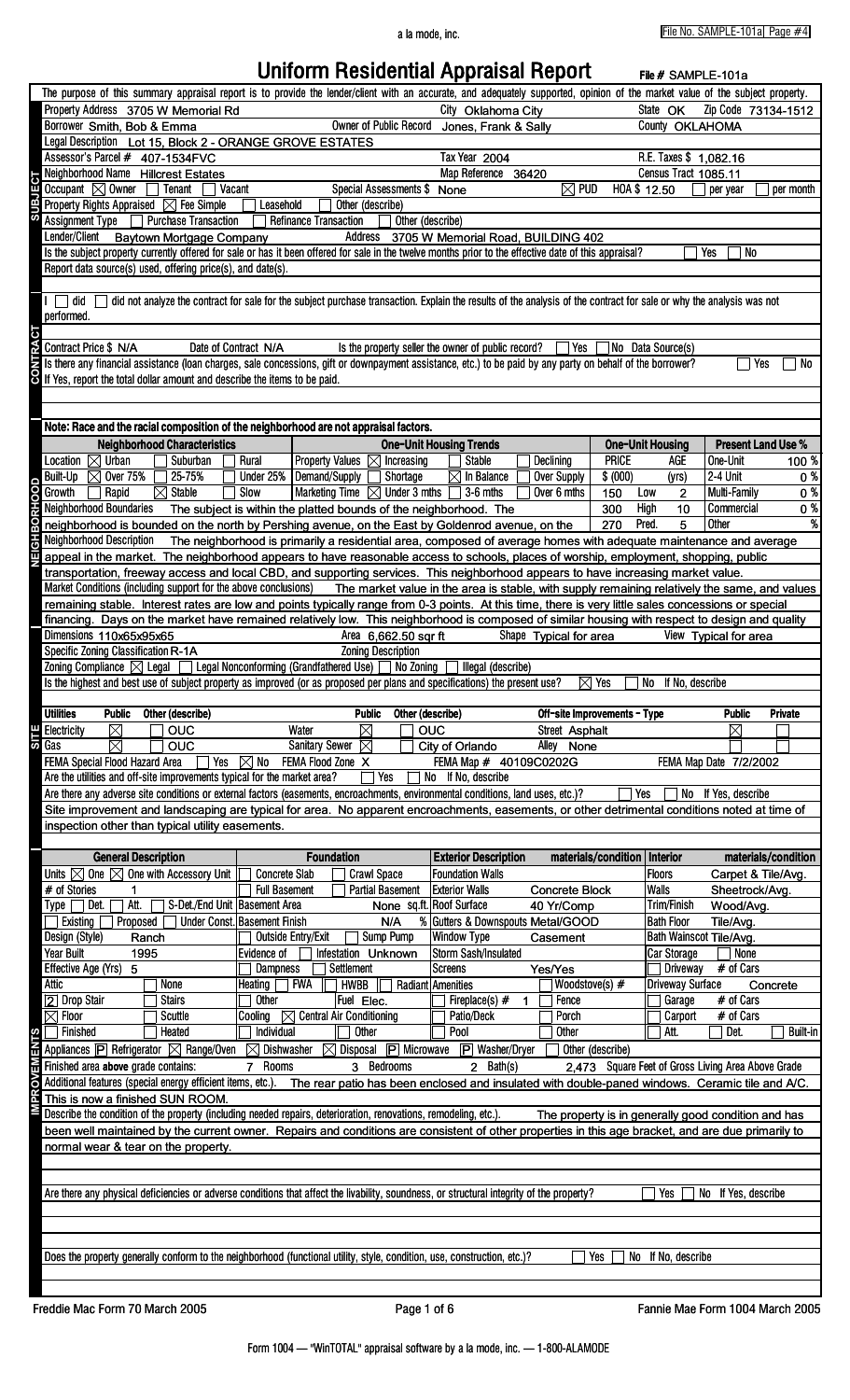File No. SAMPLE-101a Page #5

|                                                                                                                                                                                                                                                         | Uniform Residential Appraisal Report<br>File # SAMPLE-101a |                              |                                                                                                          |                                       |                                                                                                                                        |                                                                                                                    |                            |  |  |  |  |
|---------------------------------------------------------------------------------------------------------------------------------------------------------------------------------------------------------------------------------------------------------|------------------------------------------------------------|------------------------------|----------------------------------------------------------------------------------------------------------|---------------------------------------|----------------------------------------------------------------------------------------------------------------------------------------|--------------------------------------------------------------------------------------------------------------------|----------------------------|--|--|--|--|
| There are                                                                                                                                                                                                                                               |                                                            |                              | comparable properties currently offered for sale in the subject neighborhood ranging in price from \$    |                                       |                                                                                                                                        | to \$                                                                                                              |                            |  |  |  |  |
| There are                                                                                                                                                                                                                                               |                                                            |                              | comparable sales in the subject neighborhood within the past twelve months ranging in sale price from \$ |                                       |                                                                                                                                        | $to$ \$                                                                                                            |                            |  |  |  |  |
| <b>FEATURE</b>                                                                                                                                                                                                                                          | <b>SUBJECT</b>                                             |                              | COMPARABLE SALE #1                                                                                       |                                       | COMPARABLE SALE # 2                                                                                                                    | COMPARABLE SALE # 3                                                                                                |                            |  |  |  |  |
| Address<br>3705 W Memorial Rd                                                                                                                                                                                                                           |                                                            | 14000 Quail Springs          |                                                                                                          | 4300 W Memorial Road                  |                                                                                                                                        | 13500 N Pennsylvania Ave                                                                                           |                            |  |  |  |  |
| Oklahoma City, OK 73134-1512                                                                                                                                                                                                                            |                                                            | Oklahoma City, OK 73134      |                                                                                                          | Oklahoma City, OK 73134               |                                                                                                                                        | Oklahoma City, OK 73120                                                                                            |                            |  |  |  |  |
| Proximity to Subject                                                                                                                                                                                                                                    |                                                            | 8 blocks E                   |                                                                                                          | 8 blocks SW                           |                                                                                                                                        | 2.22 miles E                                                                                                       |                            |  |  |  |  |
| Sale Price                                                                                                                                                                                                                                              | \$<br>N/A                                                  |                              | \$<br>170,000                                                                                            |                                       | l\$<br>175,000                                                                                                                         |                                                                                                                    | \$<br>165,000              |  |  |  |  |
| Sale Price/Gross Liv. Area                                                                                                                                                                                                                              | \$<br>sq.fit.                                              | 58.22 sq.ft.                 |                                                                                                          | \$<br>58.63 sq.ft.                    |                                                                                                                                        | \$<br>58.20 sq.ft.                                                                                                 |                            |  |  |  |  |
| Data Source(s)                                                                                                                                                                                                                                          |                                                            | Mid-Oklahoma                 |                                                                                                          | Mid-Oklahoma                          |                                                                                                                                        | Mid-Oklahoma                                                                                                       |                            |  |  |  |  |
| Verification Source(s)                                                                                                                                                                                                                                  |                                                            | <b>Regional MLS</b>          |                                                                                                          | <b>Regional MLS</b>                   |                                                                                                                                        | <b>Regional MLS</b>                                                                                                |                            |  |  |  |  |
| <b>VALUE ADJUSTMENTS</b>                                                                                                                                                                                                                                | <b>DESCRIPTION</b>                                         | <b>DESCRIPTION</b>           | $+(-)$ \$ Adjustment                                                                                     | <b>DESCRIPTION</b>                    | $+(-)$ \$ Adjustment                                                                                                                   | <b>DESCRIPTION</b>                                                                                                 | $+(-)$ \$ Adjustment       |  |  |  |  |
| Sales or Financing                                                                                                                                                                                                                                      |                                                            | None                         |                                                                                                          | None                                  |                                                                                                                                        | None                                                                                                               |                            |  |  |  |  |
| Concessions                                                                                                                                                                                                                                             |                                                            | None                         |                                                                                                          | None                                  |                                                                                                                                        | None                                                                                                               |                            |  |  |  |  |
| Date of Sale/Time                                                                                                                                                                                                                                       |                                                            | 02/01/2005                   |                                                                                                          | 01/15/2005                            |                                                                                                                                        | 01/01/2005                                                                                                         |                            |  |  |  |  |
| Location                                                                                                                                                                                                                                                | Urban                                                      | Urban                        |                                                                                                          | Suburban                              |                                                                                                                                        | -500 Urban                                                                                                         |                            |  |  |  |  |
| Leasehold/Fee Simple                                                                                                                                                                                                                                    | Fee Simple                                                 | Fee Simple                   |                                                                                                          | Fee Simple                            |                                                                                                                                        | Fee Simple                                                                                                         |                            |  |  |  |  |
| Site                                                                                                                                                                                                                                                    | 6,662.50 sqr ft                                            | 6700                         |                                                                                                          | -656 6800                             | $-2,406 6600$                                                                                                                          |                                                                                                                    | $+1,094$                   |  |  |  |  |
| View                                                                                                                                                                                                                                                    | Typical for area                                           | Lake                         |                                                                                                          | -1,000 Other Houses                   |                                                                                                                                        | Lake                                                                                                               | $-1,000$                   |  |  |  |  |
| Design (Style)                                                                                                                                                                                                                                          | Ranch                                                      | Ranch                        |                                                                                                          | Ranch                                 |                                                                                                                                        | Ranch                                                                                                              |                            |  |  |  |  |
| Quality of Construction                                                                                                                                                                                                                                 | <b>Typical</b>                                             | <b>Typical</b>               |                                                                                                          | Typical                               |                                                                                                                                        | <b>Typical</b>                                                                                                     |                            |  |  |  |  |
| <b>Actual Age</b>                                                                                                                                                                                                                                       | 5,5                                                        | 7                            | $+7008$                                                                                                  |                                       | $-1,050 6$                                                                                                                             |                                                                                                                    | $-350$                     |  |  |  |  |
| Condition                                                                                                                                                                                                                                               | Average                                                    | Average                      |                                                                                                          | Average                               |                                                                                                                                        | Average                                                                                                            |                            |  |  |  |  |
| Above Grade                                                                                                                                                                                                                                             | Total Bdrms.<br><b>Baths</b>                               | Total Bdrms.<br><b>Baths</b> |                                                                                                          | Total   Bdrms.   Baths                |                                                                                                                                        | Total Bdrms.<br><b>Baths</b>                                                                                       |                            |  |  |  |  |
| <b>Room Count</b>                                                                                                                                                                                                                                       | 3<br>$\overline{7}$<br>$\mathbf{2}$                        | 8<br>2.5<br>3                | $-125$                                                                                                   | $\overline{7}$<br>4<br>$\overline{2}$ | $-500$                                                                                                                                 | $\overline{2}$<br>$\overline{7}$                                                                                   | $+750$                     |  |  |  |  |
| <b>Gross Living Area</b>                                                                                                                                                                                                                                | 2,473 sq.ft.                                               | 2,920 sq.ft.                 | $-11,600$                                                                                                | 2,985 sq.ft.                          | $-13,300$                                                                                                                              | 2,835 sq.ft.                                                                                                       | $-9,400$                   |  |  |  |  |
| <b>Basement &amp; Finished</b>                                                                                                                                                                                                                          | None                                                       | None                         |                                                                                                          | None                                  |                                                                                                                                        | None                                                                                                               |                            |  |  |  |  |
| Rooms Below Grade                                                                                                                                                                                                                                       | N/A                                                        | N/A                          |                                                                                                          | N/A                                   |                                                                                                                                        | N/A                                                                                                                |                            |  |  |  |  |
| <b>Functional Utility</b>                                                                                                                                                                                                                               | Average                                                    | Average                      |                                                                                                          | Average                               |                                                                                                                                        | Average                                                                                                            |                            |  |  |  |  |
| Heating/Cooling                                                                                                                                                                                                                                         | CHA/Adequate                                               | CHA/Adequate                 |                                                                                                          | CHA/Adequate                          |                                                                                                                                        | CHA/Adequate                                                                                                       |                            |  |  |  |  |
| <b>Energy Efficient Items</b>                                                                                                                                                                                                                           | None                                                       | None                         |                                                                                                          | None                                  |                                                                                                                                        | None                                                                                                               |                            |  |  |  |  |
| Garage/Carport                                                                                                                                                                                                                                          | $\overline{2}$                                             | Carport                      |                                                                                                          | +250 2 Car Garage                     |                                                                                                                                        | Carport                                                                                                            | $+250$                     |  |  |  |  |
| Porch/Patio/Deck                                                                                                                                                                                                                                        | Cov/Stoop/Wood Cov/Stoop                                   |                              |                                                                                                          | Cov/Stoop                             |                                                                                                                                        | Cov/Stoop                                                                                                          |                            |  |  |  |  |
|                                                                                                                                                                                                                                                         |                                                            |                              |                                                                                                          |                                       |                                                                                                                                        |                                                                                                                    |                            |  |  |  |  |
| <b>ES COMPARISON APPROACH</b>                                                                                                                                                                                                                           |                                                            |                              |                                                                                                          |                                       |                                                                                                                                        |                                                                                                                    |                            |  |  |  |  |
|                                                                                                                                                                                                                                                         |                                                            |                              |                                                                                                          |                                       |                                                                                                                                        |                                                                                                                    |                            |  |  |  |  |
| Net Adjustment (Total)<br><b>Adjusted Sale Price</b>                                                                                                                                                                                                    |                                                            | $\boxtimes$ -<br>$\pm$       | S.<br>12,431                                                                                             | $\boxtimes$ -<br>$\div$               | l\$<br>17,756                                                                                                                          | $\boxtimes$ -<br>$+$                                                                                               | \$<br>8,656                |  |  |  |  |
| of Comparables                                                                                                                                                                                                                                          |                                                            |                              |                                                                                                          |                                       |                                                                                                                                        |                                                                                                                    | \$                         |  |  |  |  |
| <b>INS</b>                                                                                                                                                                                                                                              |                                                            |                              | 157,569                                                                                                  |                                       | 157,244                                                                                                                                |                                                                                                                    | 156,344                    |  |  |  |  |
|                                                                                                                                                                                                                                                         |                                                            |                              |                                                                                                          |                                       |                                                                                                                                        | did not research the sale or transfer history of the subject property and comparable sales. If not, explain<br>did |                            |  |  |  |  |
|                                                                                                                                                                                                                                                         |                                                            |                              |                                                                                                          |                                       |                                                                                                                                        |                                                                                                                    |                            |  |  |  |  |
|                                                                                                                                                                                                                                                         |                                                            |                              |                                                                                                          |                                       |                                                                                                                                        |                                                                                                                    |                            |  |  |  |  |
|                                                                                                                                                                                                                                                         |                                                            |                              |                                                                                                          |                                       |                                                                                                                                        |                                                                                                                    |                            |  |  |  |  |
| My research<br>did                                                                                                                                                                                                                                      |                                                            |                              |                                                                                                          |                                       | did not reveal any prior sales or transfers of the subject property for the three years prior to the effective date of this appraisal. |                                                                                                                    |                            |  |  |  |  |
| Data Source(s)<br>My research<br>did                                                                                                                                                                                                                    |                                                            |                              |                                                                                                          |                                       | did not reveal any prior sales or transfers of the comparable sales for the year prior to the date of sale of the comparable sale.     |                                                                                                                    |                            |  |  |  |  |
| Data Source(s)                                                                                                                                                                                                                                          |                                                            |                              |                                                                                                          |                                       |                                                                                                                                        |                                                                                                                    |                            |  |  |  |  |
| Report the results of the research and analysis of the prior sale or transfer history of the subject property and comparable sales (report additional prior sales on page 3).                                                                           |                                                            |                              |                                                                                                          |                                       |                                                                                                                                        |                                                                                                                    |                            |  |  |  |  |
| <b>ITEM</b>                                                                                                                                                                                                                                             |                                                            | <b>SUBJECT</b>               | COMPARABLE SALE #1                                                                                       |                                       | COMPARABLE SALE #2                                                                                                                     |                                                                                                                    | COMPARABLE SALE #3         |  |  |  |  |
| Date of Prior Sale/Transfer                                                                                                                                                                                                                             |                                                            |                              |                                                                                                          |                                       | None per the Mid-Oklahoma None per the Mid-Oklahoma None per the Mid-Oklahoma None per the Mid-Oklahoma                                |                                                                                                                    |                            |  |  |  |  |
| Price of Prior Sale/Transfer                                                                                                                                                                                                                            | <b>Regional MLS System</b>                                 |                              | Regional MLS System                                                                                      |                                       | Regional MLS System                                                                                                                    |                                                                                                                    | <b>Regional MLS System</b> |  |  |  |  |
| Data Source(s)                                                                                                                                                                                                                                          | <b>MLS System</b>                                          |                              | <b>MLS System</b>                                                                                        |                                       | <b>MLS System</b>                                                                                                                      | <b>MLS System</b>                                                                                                  |                            |  |  |  |  |
| <b>Effective Date of Data Source(s)</b>                                                                                                                                                                                                                 |                                                            |                              |                                                                                                          |                                       |                                                                                                                                        |                                                                                                                    |                            |  |  |  |  |
| Analysis of prior sale or transfer history of the subject property and comparable sales                                                                                                                                                                 |                                                            |                              |                                                                                                          |                                       |                                                                                                                                        |                                                                                                                    |                            |  |  |  |  |
|                                                                                                                                                                                                                                                         |                                                            |                              |                                                                                                          |                                       |                                                                                                                                        |                                                                                                                    |                            |  |  |  |  |
|                                                                                                                                                                                                                                                         |                                                            |                              |                                                                                                          |                                       |                                                                                                                                        |                                                                                                                    |                            |  |  |  |  |
|                                                                                                                                                                                                                                                         |                                                            |                              |                                                                                                          |                                       |                                                                                                                                        |                                                                                                                    |                            |  |  |  |  |
|                                                                                                                                                                                                                                                         |                                                            |                              |                                                                                                          |                                       |                                                                                                                                        |                                                                                                                    |                            |  |  |  |  |
|                                                                                                                                                                                                                                                         |                                                            |                              |                                                                                                          |                                       |                                                                                                                                        |                                                                                                                    |                            |  |  |  |  |
| Summary of Sales Comparison Approach                                                                                                                                                                                                                    |                                                            |                              |                                                                                                          |                                       | Sales recited are from subject neighborhood and are in acceptable proximity to the subject. They are the most                          |                                                                                                                    |                            |  |  |  |  |
| recent and most comparable found. All value affecting dissimilarities were adjusted according to market reaction. Secondary market standards for                                                                                                        |                                                            |                              |                                                                                                          |                                       |                                                                                                                                        |                                                                                                                    |                            |  |  |  |  |
| net and gross adjustment percentages were met. The indicated range of values brackets the value of the subject. Greater weight is given Sales #1                                                                                                        |                                                            |                              |                                                                                                          |                                       |                                                                                                                                        |                                                                                                                    |                            |  |  |  |  |
| and #2 in the reconciliation.                                                                                                                                                                                                                           |                                                            |                              |                                                                                                          |                                       |                                                                                                                                        |                                                                                                                    |                            |  |  |  |  |
|                                                                                                                                                                                                                                                         |                                                            |                              |                                                                                                          |                                       |                                                                                                                                        |                                                                                                                    |                            |  |  |  |  |
|                                                                                                                                                                                                                                                         |                                                            |                              |                                                                                                          |                                       |                                                                                                                                        |                                                                                                                    |                            |  |  |  |  |
|                                                                                                                                                                                                                                                         |                                                            |                              |                                                                                                          |                                       |                                                                                                                                        |                                                                                                                    |                            |  |  |  |  |
| Indicated Value by Sales Comparison Approach \$                                                                                                                                                                                                         |                                                            |                              |                                                                                                          |                                       |                                                                                                                                        |                                                                                                                    |                            |  |  |  |  |
|                                                                                                                                                                                                                                                         |                                                            |                              | Cost Approach (if developed) \$171,893                                                                   |                                       |                                                                                                                                        | Income Approach (if developed) \$                                                                                  |                            |  |  |  |  |
| Indicated Value by: Sales Comparison Approach \$                                                                                                                                                                                                        |                                                            |                              |                                                                                                          |                                       |                                                                                                                                        |                                                                                                                    |                            |  |  |  |  |
| Market actions of buyers and sellers are best analyzed by the Sales Comparison Approach. That approach is given greatest weight in the<br>reconciliation. The Cost Approach provides confirmation of value only. The Income Approach was not developed. |                                                            |                              |                                                                                                          |                                       |                                                                                                                                        |                                                                                                                    |                            |  |  |  |  |
|                                                                                                                                                                                                                                                         |                                                            |                              |                                                                                                          |                                       |                                                                                                                                        |                                                                                                                    |                            |  |  |  |  |
| This appraisal is made $\boxtimes$ "as is", $\Box$ subject to completion per plans and specifications on the basis of a hypothetical condition that the improvements have been                                                                          |                                                            |                              |                                                                                                          |                                       |                                                                                                                                        |                                                                                                                    |                            |  |  |  |  |
| completed, $\Box$ subject to the following repairs or alterations on the basis of a hypothetical condition that the repairs or alterations have been completed, or $\Box$ subject to the                                                                |                                                            |                              |                                                                                                          |                                       |                                                                                                                                        |                                                                                                                    |                            |  |  |  |  |
| following required inspection based on the extraordinary assumption that the condition or deficiency does not require alteration or repair: This is not a rental neighborhood,                                                                          |                                                            |                              |                                                                                                          |                                       |                                                                                                                                        |                                                                                                                    |                            |  |  |  |  |
| RECONCILIATION<br>and insufficient data is available for the Income Approach. This is a summary report of a limited appraisal as defined by SR 2-2(b), USPAP.                                                                                           |                                                            |                              |                                                                                                          |                                       |                                                                                                                                        |                                                                                                                    |                            |  |  |  |  |
|                                                                                                                                                                                                                                                         |                                                            |                              |                                                                                                          |                                       |                                                                                                                                        |                                                                                                                    |                            |  |  |  |  |
| Based on a complete visual inspection of the interior and exterior areas of the subject property, defined scope of work, statement of assumptions and limiting conditions, and appraiser's certification, my (our) opinion of<br>170,000<br>as of       | 07/22/2005                                                 |                              |                                                                                                          |                                       | which is the date of inspection and the effective date of this appraisal.                                                              |                                                                                                                    |                            |  |  |  |  |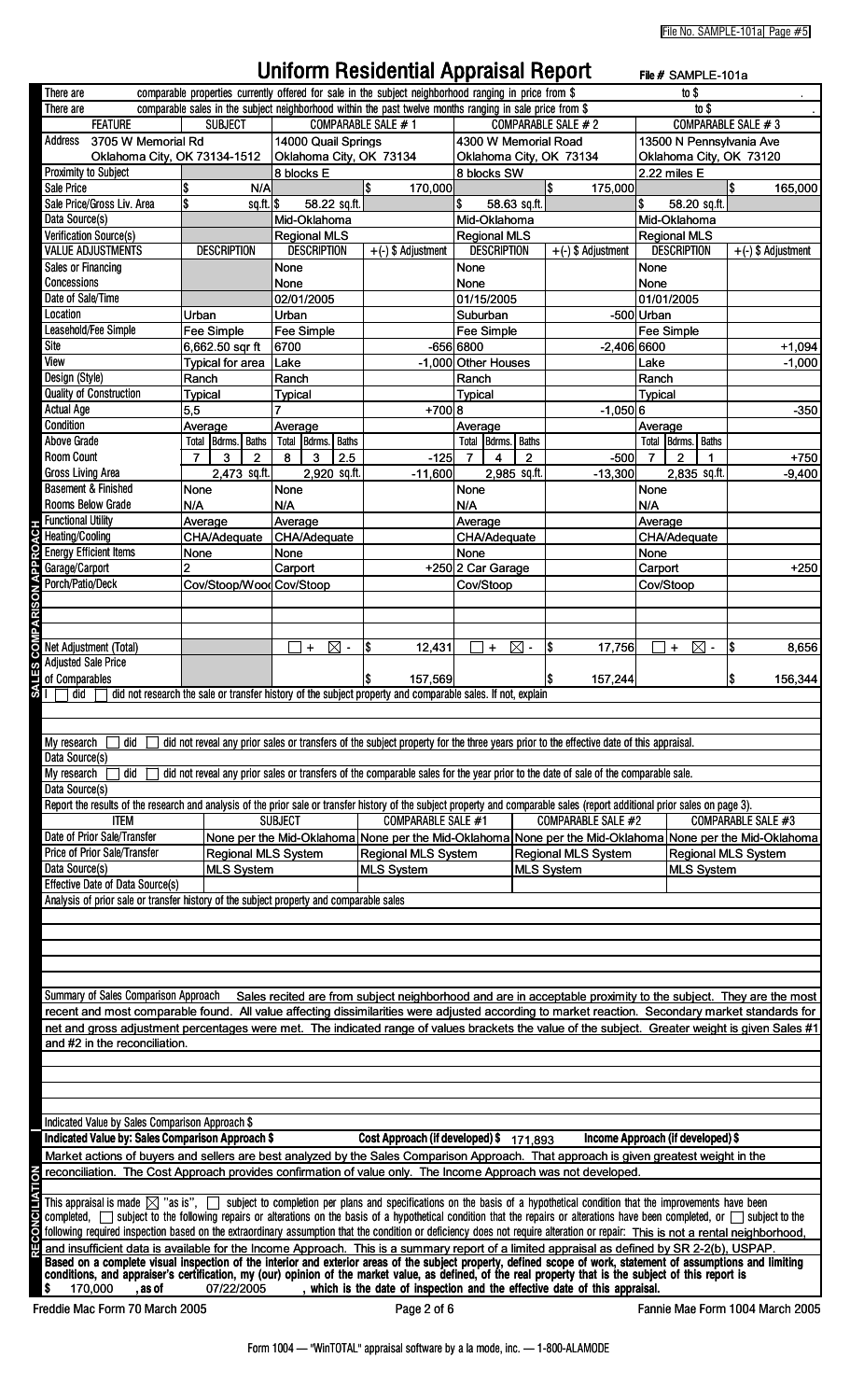File # SAMPLE-101a

| Uniform Residential Appraisal Report | File # |
|--------------------------------------|--------|
|--------------------------------------|--------|

| <b>ADDITIONAL COMMENTS</b> |                                                                                                                                                                                          |                                                            |          |                   |                                    |
|----------------------------|------------------------------------------------------------------------------------------------------------------------------------------------------------------------------------------|------------------------------------------------------------|----------|-------------------|------------------------------------|
|                            |                                                                                                                                                                                          |                                                            |          |                   |                                    |
|                            |                                                                                                                                                                                          |                                                            |          |                   |                                    |
|                            |                                                                                                                                                                                          |                                                            |          |                   |                                    |
|                            |                                                                                                                                                                                          |                                                            |          |                   |                                    |
|                            |                                                                                                                                                                                          |                                                            |          |                   |                                    |
|                            |                                                                                                                                                                                          |                                                            |          |                   |                                    |
|                            |                                                                                                                                                                                          |                                                            |          |                   |                                    |
|                            |                                                                                                                                                                                          |                                                            |          |                   |                                    |
|                            |                                                                                                                                                                                          |                                                            |          |                   |                                    |
|                            |                                                                                                                                                                                          |                                                            |          |                   |                                    |
|                            |                                                                                                                                                                                          |                                                            |          |                   |                                    |
|                            |                                                                                                                                                                                          |                                                            |          |                   |                                    |
|                            |                                                                                                                                                                                          |                                                            |          |                   |                                    |
|                            |                                                                                                                                                                                          |                                                            |          |                   |                                    |
|                            |                                                                                                                                                                                          |                                                            |          |                   |                                    |
|                            | COST APPROACH TO VALUE (not required by Fannie Mae)                                                                                                                                      |                                                            |          |                   |                                    |
|                            | Provide adequate information for the lender/client to replicate the below cost figures and calculations.                                                                                 |                                                            |          |                   |                                    |
|                            | Support for the opinion of site value (summary of comparable land sales or other methods for estimating site value)                                                                      |                                                            |          |                   |                                    |
|                            |                                                                                                                                                                                          |                                                            |          |                   |                                    |
|                            |                                                                                                                                                                                          |                                                            |          |                   |                                    |
|                            | <b>REPRODUCTION OR</b><br><b>ESTIMATED</b><br>REPLACEMENT COST NEW                                                                                                                       | OPINION OF SITE VALUE                                      |          | $=$ \$            | 52,300                             |
|                            | Source of cost data                                                                                                                                                                      | <b>DWELLING</b><br>2,934 Sq.Ft. @\$                        | 46.99    | $=$ \$            | 137,869                            |
|                            | Quality rating from cost service<br>Effective date of cost data                                                                                                                          | Sq.Ft. $@$ \$                                              |          | $=$ \$            |                                    |
|                            | Comments on Cost Approach (gross living area calculations, depreciation, etc.)                                                                                                           |                                                            |          | $=$ \$            |                                    |
|                            | N/A                                                                                                                                                                                      | Garage/Carport<br>656 Sq.Ft. @\$                           | 19.47    | $=$ \$            | 12,772                             |
| COST APPROACH              |                                                                                                                                                                                          | <b>Total Estimate of Cost-New</b>                          |          | $=$ \$            | 150,641                            |
|                            |                                                                                                                                                                                          | Functional<br>Physical<br>Less                             | External |                   |                                    |
|                            |                                                                                                                                                                                          | Depreciation<br>21,048<br>Depreciated Cost of Improvements | 10,000   | $=$ \$(<br>$=$ \$ | 31,048)<br>119,593                 |
|                            |                                                                                                                                                                                          | "As-is" Value of Site Improvements                         |          | $=$ \$            | 0                                  |
|                            |                                                                                                                                                                                          |                                                            |          |                   |                                    |
|                            | Estimated Remaining Economic Life (HUD and VA only)                                                                                                                                      |                                                            |          | $=$               | 171,893                            |
|                            | INCOME APPROACH TO VALUE (not required by Fannie Mae)                                                                                                                                    |                                                            |          |                   |                                    |
|                            | <b>Estimated Monthly Market Rent \$</b><br>X Gross Rent Multiplier<br>N/A                                                                                                                | $=$ \$<br>N/A                                              |          |                   | Indicated Value by Income Approach |
|                            | Summary of Income Approach (including support for market rent and GRM)                                                                                                                   |                                                            |          |                   |                                    |
| <b>INCOME</b>              |                                                                                                                                                                                          |                                                            |          |                   |                                    |
|                            | <b>PROJECT INFORMATION FOR PUDs (if applicable)</b>                                                                                                                                      |                                                            |          |                   |                                    |
|                            | Is the developer/builder in control of the Homeowners' Association (HOA)?<br>Yes<br>$\boxtimes$ No                                                                                       | Unit type(s)<br>Detached<br>Attached                       |          |                   |                                    |
|                            | Provide the following information for PUDs ONLY if the developer/builder is in control of the HOA and the subject property is an attached dwelling unit.<br><b>Legal Name of Project</b> |                                                            |          |                   |                                    |
|                            | Total number of phases<br>Total number of units                                                                                                                                          | Total number of units sold                                 |          |                   |                                    |
|                            | Total number of units rented<br>Total number of units for sale                                                                                                                           | Data source(s)                                             |          |                   |                                    |
|                            | Was the project created by the conversion of existing building(s) into a PUD?<br>Yes                                                                                                     | No If Yes, date of conversion.                             |          |                   |                                    |
|                            | Does the project contain any multi-dwelling units?<br>Yes<br>No Data Source                                                                                                              |                                                            |          |                   |                                    |
|                            | Are the units, common elements, and recreation facilities complete?<br>Yes                                                                                                               | No If No, describe the status of completion.               |          |                   |                                    |
| PUD INFORMATION            |                                                                                                                                                                                          |                                                            |          |                   |                                    |
|                            |                                                                                                                                                                                          |                                                            |          |                   |                                    |
|                            | Are the common elements leased to or by the Homeowners' Association?<br>Yes                                                                                                              | No If Yes, describe the rental terms and options.          |          |                   |                                    |
|                            | Describe common elements and recreational facilities.<br>Pool/Workout Area/Golf Course                                                                                                   |                                                            |          |                   |                                    |

Freddie Mac Form 70 March 2005 **Page 3 of 6** Page 3 of 6 Fannie Mae Form 1004 March 2005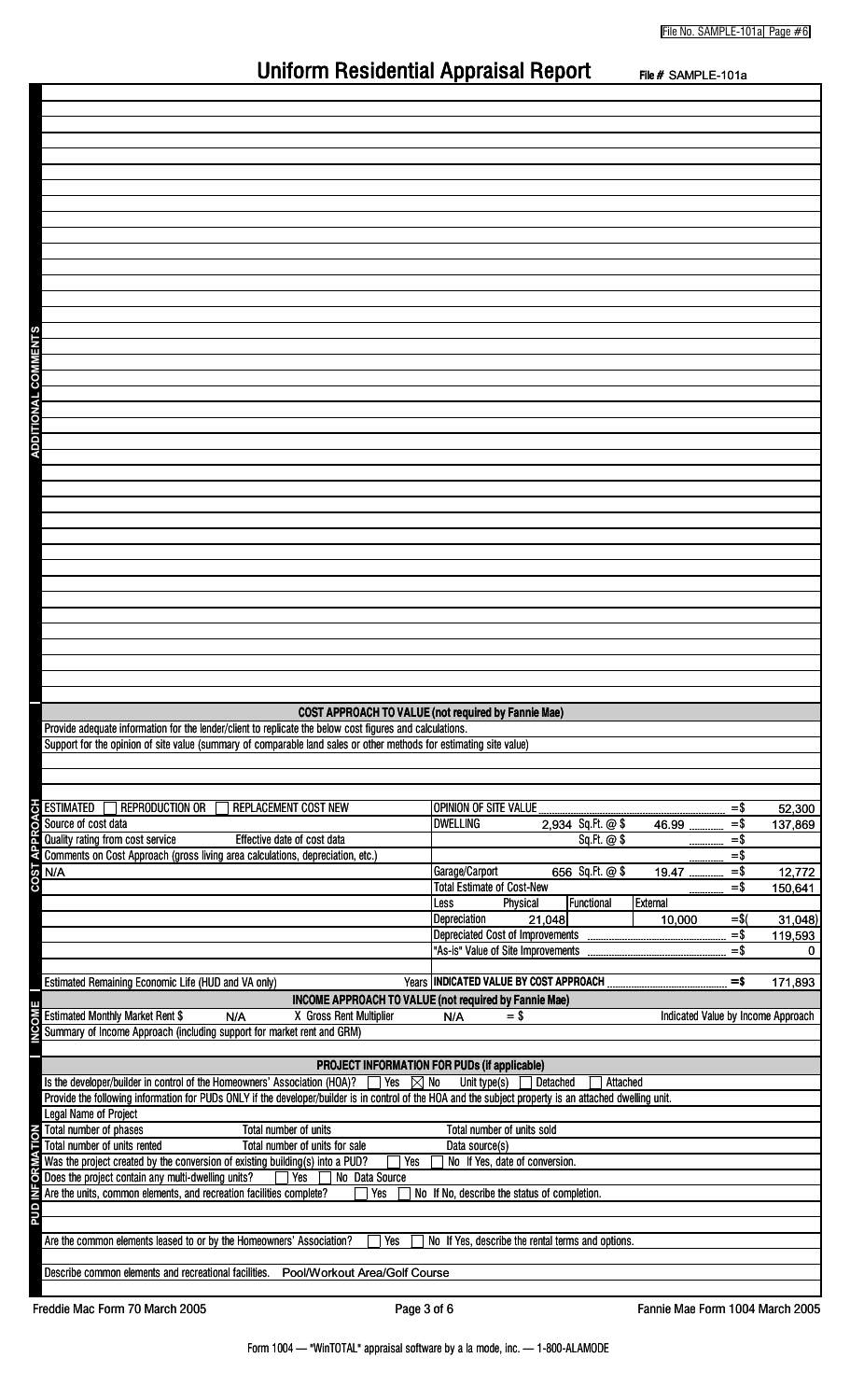This report form is designed to report an appraisal of a one-unit property or a one-unit property with an accessory unit; including a unit in a planned unit development (PUD). This report form is not designed to report an appraisal of a manufactured home or a unit in a condominium or cooperative project.

This appraisal report is subject to the following scope of work, intended use, intended user, definition of market value, statement of assumptions and limiting conditions, and certifications. Modifications, additions, or deletions to the intended use, intended user, definition of market value, or assumptions and limiting conditions are not permitted. The appraiser may expand the scope of work to include any additional research or analysis necessary based on the complexity of this appraisal assignment. Modifications or deletions to the certifications are also not permitted. However, additional certifications that do not constitute material alterations to this appraisal report, such as those required by law or those related to the appraiser's continuing education or membership in an appraisal organization, are permitted.

SCOPE OF WORK: The scope of work for this appraisal is defined by the complexity of this appraisal assignment and the reporting requirements of this appraisal report form, including the following definition of market value, statement of assumptions and limiting conditions, and certifications. The appraiser must, at a minimum: (1) perform a complete visual inspection of the interior and exterior areas of the subject property, (2) inspect the neighborhood, (3) inspect each of the comparable sales from at least the street, (4) research, verify, and analyze data from reliable public and/or private sources, and (5) report his or her analysis, opinions, and conclusions in this appraisal report.

INTENDED USE: The intended use of this appraisal report is for the lender/client to evaluate the property that is the subject of this appraisal for a mortgage finance transaction.

INTENDED USER: The intended user of this appraisal report is the lender/client.

DEFINITION OF MARKET VALUE: The most probable price which a property should bring in a competitive and open market under all conditions requisite to a fair sale, the buyer and seller, each acting prudently, knowledgeably and assuming the price is not affected by undue stimulus. Implicit in this definition is the consummation of a sale as of a specified date and the passing of title from seller to buyer under conditions whereby: (1) buyer and seller are typically motivated; (2) both parties are well informed or well advised, and each acting in what he or she considers his or her own best interest; (3) a reasonable time is allowed for exposure in the open market; (4) payment is made in terms of cash in U. S. dollars or in terms of financial arrangements comparable thereto; and (5) the price represents the normal consideration for the property sold unaffected by special or creative financing or sales concessions\* granted by anyone associated with the sale.

\*Adjustments to the comparables must be made for special or creative financing or sales concessions. No adjustments are necessary for those costs which are normally paid by sellers as a result of tradition or law in a market area; these costs are readily identifiable since the seller pays these costs in virtually all sales transactions. Special or creative financing adjustments can be made to the comparable property by comparisons to financing terms offered by a third party institutional lender that is not already involved in the property or transaction. Any adjustment should not be calculated on a mechanical dollar for dollar cost of the financing or concession but the dollar amount of any adjustment should approximate the market's reaction to the financing or concessions based on the appraiser's judgment.

STATEMENT OF ASSUMPTIONS AND LIMITING CONDITIONS: The appraiser's certification in this report is subject to the following assumptions and limiting conditions:

1. The appraiser will not be responsible for matters of a legal nature that affect either the property being appraised or the title to it, except for information that he or she became aware of during the research involved in performing this appraisal. The appraiser assumes that the title is good and marketable and will not render any opinions about the title.

2. The appraiser has provided a sketch in this appraisal report to show the approximate dimensions of the improvements. The sketch is included only to assist the reader in visualizing the property and understanding the appraiser's determination of its size.

3. The appraiser has examined the available flood maps that are provided by the Federal Emergency Management Agency (or other data sources) and has noted in this appraisal report whether any portion of the subject site is located in an identified Special Flood Hazard Area. Because the appraiser is not a surveyor, he or she makes no guarantees, express or implied, regarding this determination.

4. The appraiser will not give testimony or appear in court because he or she made an appraisal of the property in question, unless specific arrangements to do so have been made beforehand, or as otherwise required by law.

5. The appraiser has noted in this appraisal report any adverse conditions (such as needed repairs, deterioration, the presence of hazardous wastes, toxic substances, etc.) observed during the inspection of the subject property or that he or she became aware of during the research involved in performing the appraisal. Unless otherwise stated in this appraisal report, the appraiser has no knowledge of any hidden or unapparent physical deficiencies or adverse conditions of the property (such as, but not limited to, needed repairs, deterioration, the presence of hazardous wastes, toxic substances, adverse environmental conditions, etc.) that would make the property less valuable, and has assumed that there are no such conditions and makes no guarantees or warranties, express or implied. The appraiser will not be responsible for any such conditions that do exist or for any engineering or testing that might be required to discover whether such conditions exist. Because the appraiser is not an expert in the field of environmental hazards, this appraisal report must not be considered as an environmental assessment of the property.

6. The appraiser has based his or her appraisal report and valuation conclusion for an appraisal that is subject to satisfactory completion, repairs, or alterations on the assumption that the completion, repairs, or alterations of the subject property will be performed in a professional manner.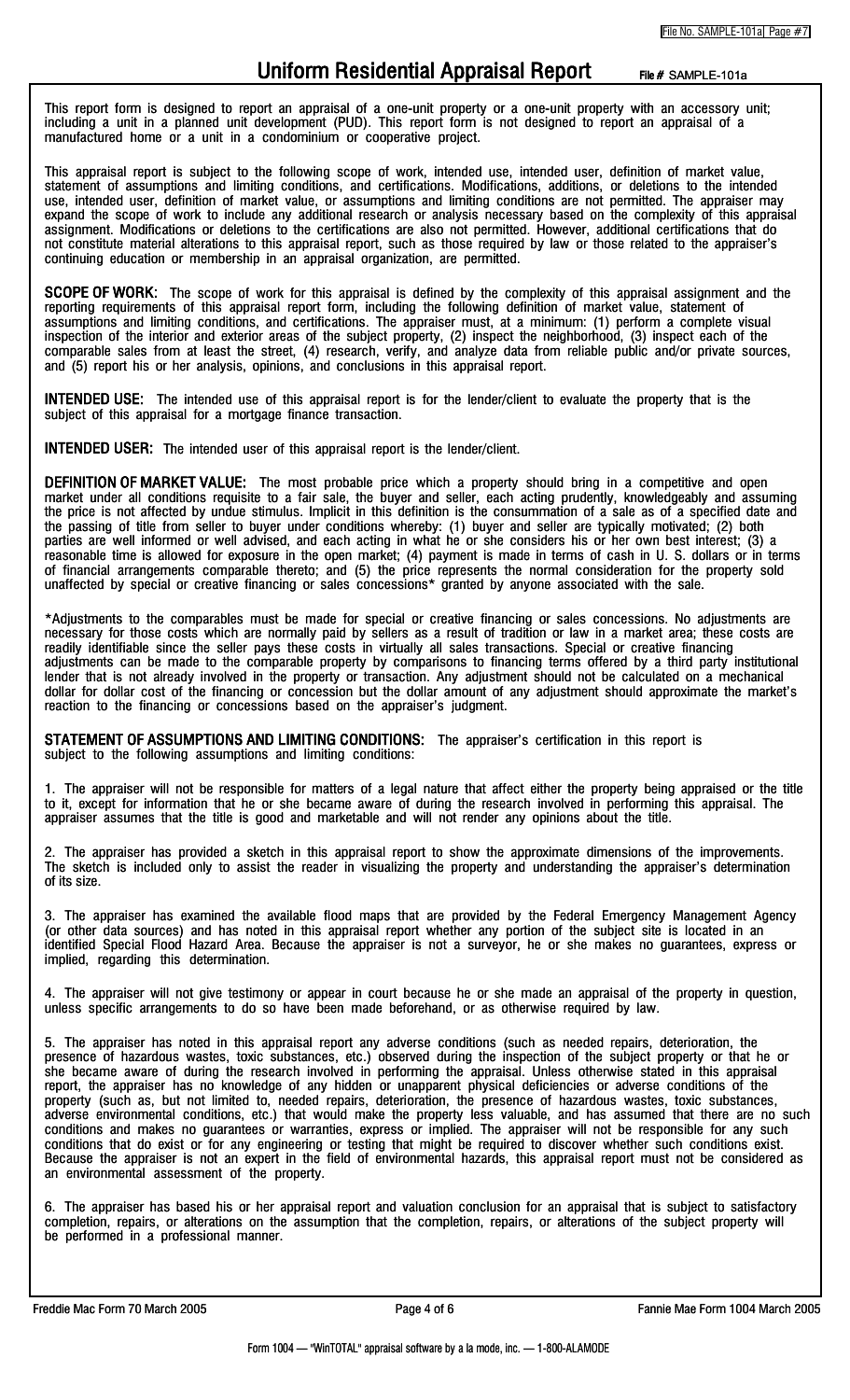#### Uniform Residential Appraisal Report **File #** File # SAMPLE-101a

# APPRAISER'S CERTIFICATION: The Appraiser certifies and agrees that:

1. I have, at a minimum, developed and reported this appraisal in accordance with the scope of work requirements stated in this appraisal report.

2. I performed a complete visual inspection of the interior and exterior areas of the subject property. I reported the condition of the improvements in factual, specific terms. I identified and reported the physical deficiencies that could affect the livability, soundness, or structural integrity of the property.

3. I performed this appraisal in accordance with the requirements of the Uniform Standards of Professional Appraisal Practice that were adopted and promulgated by the Appraisal Standards Board of The Appraisal Foundation and that were in place at the time this appraisal report was prepared.

4. I developed my opinion of the market value of the real property that is the subject of this report based on the sales comparison approach to value. I have adequate comparable market data to develop a reliable sales comparison approach for this appraisal assignment. I further certify that I considered the cost and income approaches to value but did not develop them, unless otherwise indicated in this report.

5. I researched, verified, analyzed, and reported on any current agreement for sale for the subject property, any offering for sale of the subject property in the twelve months prior to the effective date of this appraisal, and the prior sales of the subject property for a minimum of three years prior to the effective date of this appraisal, unless otherwise indicated in this report.

6. I researched, verified, analyzed, and reported on the prior sales of the comparable sales for a minimum of one year prior to the date of sale of the comparable sale, unless otherwise indicated in this report.

7. I selected and used comparable sales that are locationally, physically, and functionally the most similar to the subject property.

8. I have not used comparable sales that were the result of combining a land sale with the contract purchase price of a home that has been built or will be built on the land.

9. I have reported adjustments to the comparable sales that reflect the market's reaction to the differences between the subject property and the comparable sales.

10. I verified, from a disinterested source, all information in this report that was provided by parties who have a financial interest in the sale or financing of the subject property.

11. I have knowledge and experience in appraising this type of property in this market area.

12. I am aware of, and have access to, the necessary and appropriate public and private data sources, such as multiple listing services, tax assessment records, public land records and other such data sources for the area in which the property is located.

13. I obtained the information, estimates, and opinions furnished by other parties and expressed in this appraisal report from reliable sources that I believe to be true and correct.

14. I have taken into consideration the factors that have an impact on value with respect to the subject neighborhood, subject property, and the proximity of the subject property to adverse influences in the development of my opinion of market value. I have noted in this appraisal report any adverse conditions (such as, but not limited to, needed repairs, deterioration, the presence of hazardous wastes, toxic substances, adverse environmental conditions, etc.) observed during the inspection of the subject property or that I became aware of during the research involved in performing this appraisal. I have considered these adverse conditions in my analysis of the property value, and have reported on the effect of the conditions on the value and marketability of the subject property.

15. I have not knowingly withheld any significant information from this appraisal report and, to the best of my knowledge, all statements and information in this appraisal report are true and correct.

16. I stated in this appraisal report my own personal, unbiased, and professional analysis, opinions, and conclusions, which are subject only to the assumptions and limiting conditions in this appraisal report.

17. I have no present or prospective interest in the property that is the subject of this report, and I have no present or prospective personal interest or bias with respect to the participants in the transaction. I did not base, either partially or completely, my analysis and/or opinion of market value in this appraisal report on the race, color, religion, sex, age, marital status, handicap, familial status, or national origin of either the prospective owners or occupants of the subject property or of the present owners or occupants of the properties in the vicinity of the subject property or on any other basis prohibited by law.

18. My employment and/or compensation for performing this appraisal or any future or anticipated appraisals was not conditioned on any agreement or understanding, written or otherwise, that I would report (or present analysis supporting) a predetermined specific value, a predetermined minimum value, a range or direction in value, a value that favors the cause of any party, or the attainment of a specific result or occurrence of a specific subsequent event (such as approval of a pending mortgage loan application).

19. I personally prepared all conclusions and opinions about the real estate that were set forth in this appraisal report. If I relied on significant real property appraisal assistance from any individual or individuals in the performance of this appraisal or the preparation of this appraisal report, I have named such individual(s) and disclosed the specific tasks performed in this appraisal report. I certify that any individual so named is qualified to perform the tasks. I have not authorized anyone to make a change to any item in this appraisal report; therefore, any change made to this appraisal is unauthorized and I will take no responsibility for it.

20. I identified the lender/client in this appraisal report who is the individual, organization, or agent for the organization that ordered and will receive this appraisal report.